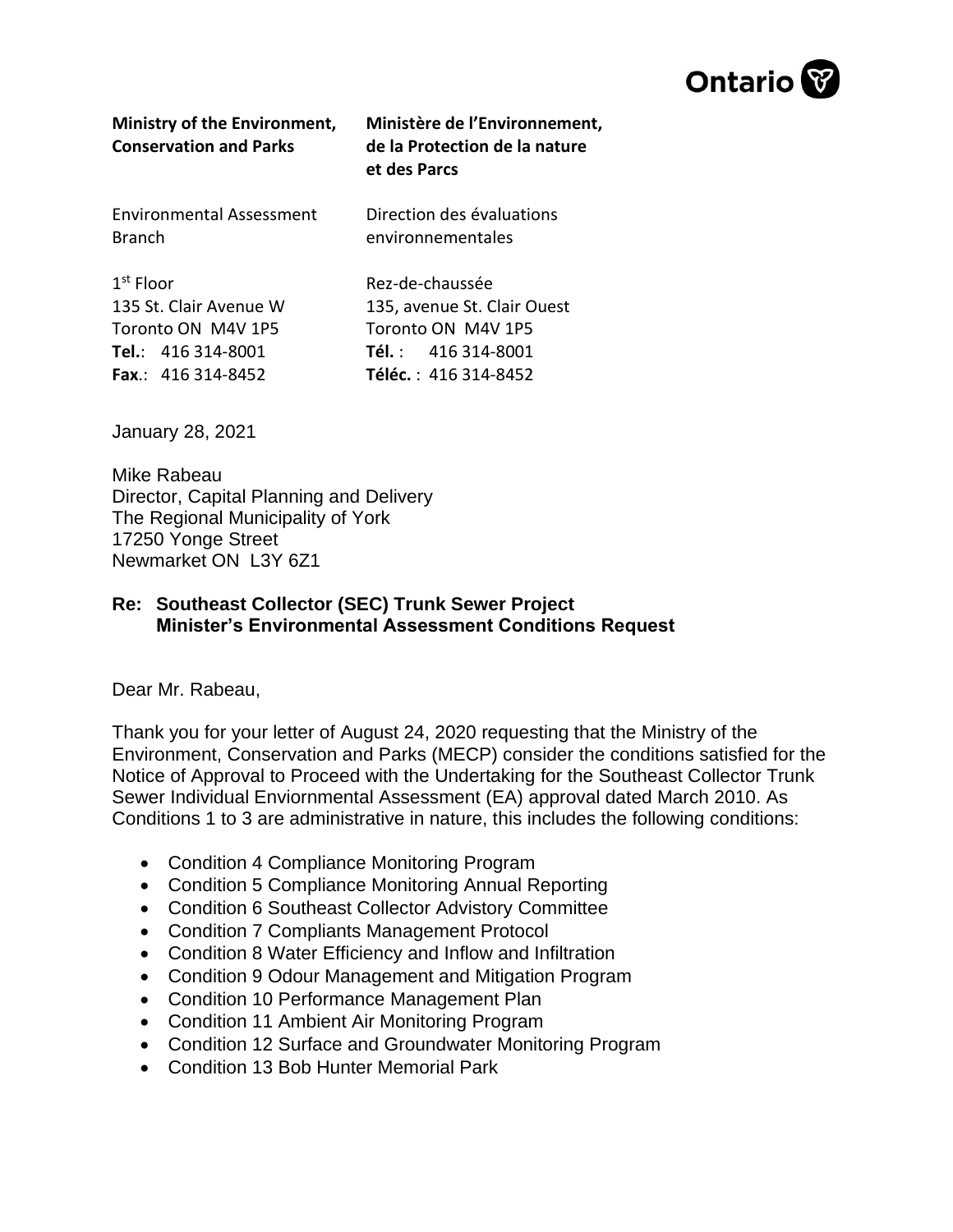York Region requests that the EA conditions be deemed satisfied with no further reporting required. York Region would continue to fulfill all requirements and conditions stated in four Environmental Compliance Approvals issued on this project. York Region is also committed to continue maintaining water conservation and efficiency efforts under its intra-basin transfer permit where requirements have been included under Schedule B of Peel Region's and City of Toronto's Permits to Take Water.

The MECP accepts York Region's assertion that conditions 4, 6, 7, 9, 10, 11, 12 and 13 are satisfied. York Region may consider these conditions fully satisfied, under the understanding that York Region continue to undertake the commitments outlined above.

It should be noted that Environmental Compliance Approval Number 3691-AZFLDU conditions 3 and 4 reference implementing the Odour Management and Mitigation Plan to address condition 9 of the EA approval, and implementing the Ambient Air Monitoring and Reporting Plan to address condition 11 of the EA approval respectively. As EA conditions 9 and 11 are now satisfied, Environmental Compliance Approval conditions 3 and 4 may also be considered satisfied.

## Condition 8

As required by condition 8.1-8.6, York Region prepared a Long Term Water Conservation Strategy and an Inflow and Infiltration Reduction Strategy (Strategies) which were first approved by the Regional Director in 2011. Condition 8.7 requires York Region to carry out the Strategies.

Condition 8.8 and 8.9 require the submission of an annual report to the Regional Director detailing York Region's progress on implementing its Strategies until such date that the Regional Director determines the reports are no longer required. Annual reports have been submitted to the MECP from 2012 to 2020. York Region has identified in its August 24, 2020 letter that these annual reports require significant Regional and MECP staff time for limited benefit. The MECP acknowledges that York Region consistently achieves its water conservation and inflow and infiltration reduction targets and MECP has not raised concerns with the annual reporting. Given this, the MECP accepts the request to no longer require annual reporting in accordance with condition 8.8 and 8.9. The latest report submitted in 2020 may be considered the final annual report. It should be noted that the requirements for intra-basin transfer annual reporting under Schedule B of Peel Region and City of Toronto's Permits to Take Water remains unchanged and in effect.

Condition 8.10 requires that the Strategies be updated to the satisfaction of the Regional Director, and until such date as the Regional Director indicates that the updates are no longer required. The next update is due in 2021. The Long Term Water Conservation Strategy has a 40-year implementation timeframe with targets set to 2051 and the Inflow and Infiltration Reduction Strategy has a 20-year timeframe with targets set to 2031.